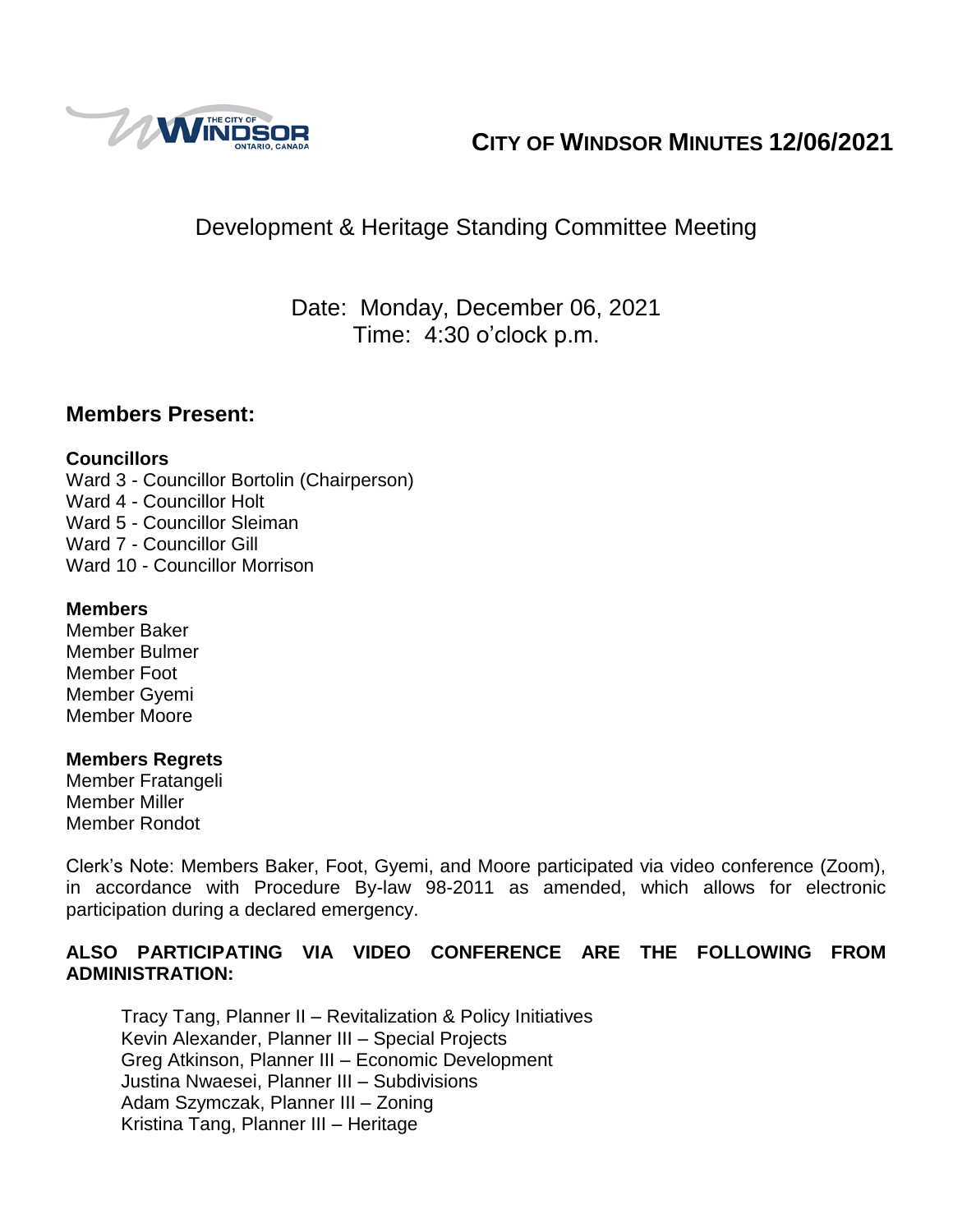# **Minutes Development & Heritage Standing Committee Monday, December 06, 2021 Page 2** of 12

Rania Toufeili, Policy Analyst Steven Payne, Student Planner Minan Song, Student Planner Marianne Sladic, Clerk Steno Senior Sandra Gebauer, Council Assistant

#### **ALSO PARTICIPATING IN COUNCIL CHAMBERS ARE THE FOLLOWING FROM ADMINISTRATION:**

Thom Hunt, City Planner Michael Cooke, Manager of Planning Policy / Deputy City Planner Wira Vendrasco, Deputy City Solicitor – Legal & Real Estate Anna Ciacelli, Deputy City Clerk / Supervisor of Council Services

#### **Delegations—participating via video conference**

# **1. CALL TO ORDER**

The Chairperson calls the meeting of the Development & Heritage Standing Committee to order at 4:32 o'clock p.m.

## **2. DISCLOSURES OF PECUNIARY INTEREST AND THE GENERAL NATURE THEREOF**

None disclosed.

# **3. REQUEST FOR DEFERRALS, REFERRALS OR WITHDRAWALS**

None requested.

# **4. COMMUNICATIONS**

None presented.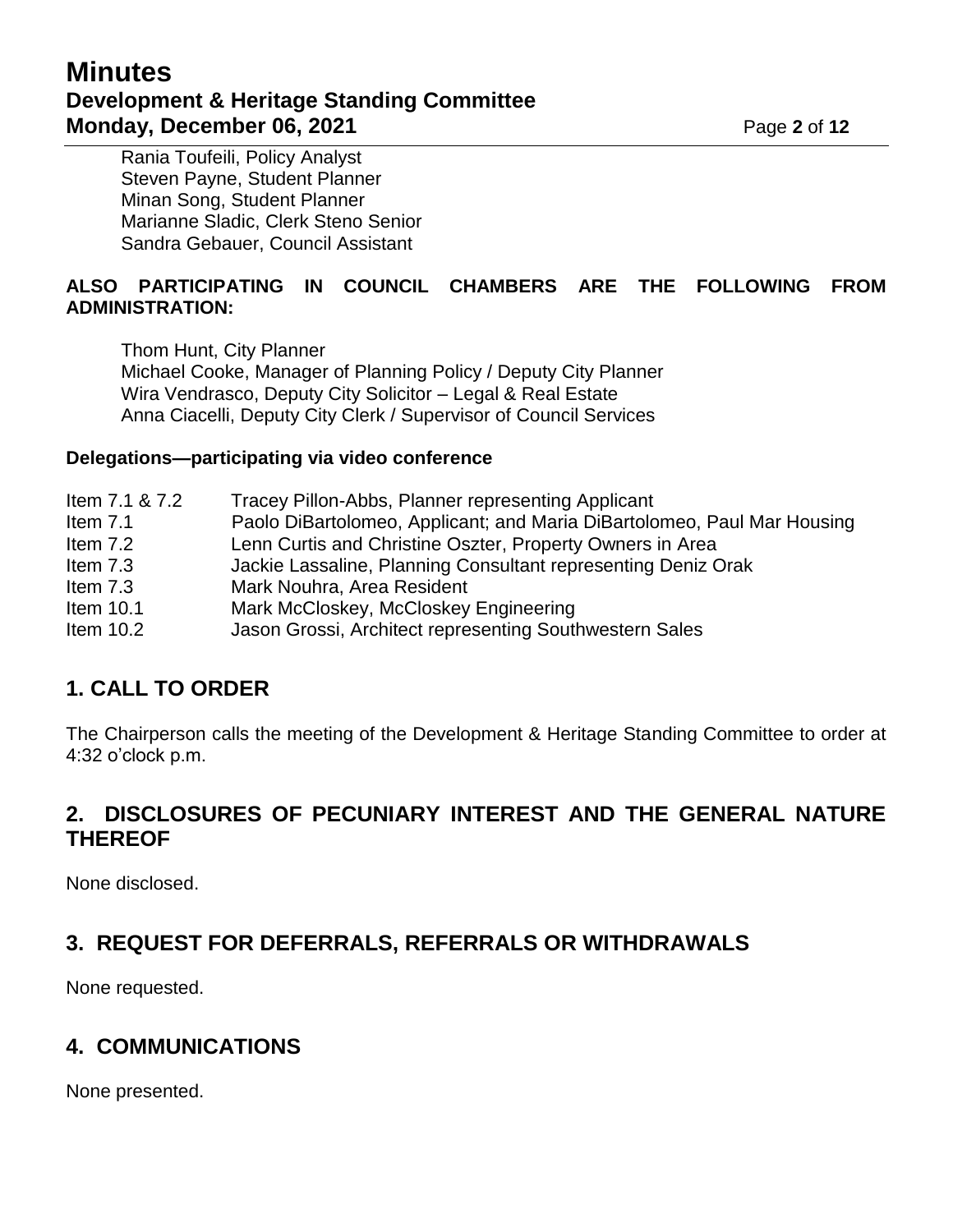### **5. ADOPTION OF THE** *PLANNING ACT* **MINUTES**

### **5.1. Minutes of the Development and Heritage Standing Committee Meeting (***Planning Act* **Matters) held November 8, 2021**

Moved by: Councillor Gill Seconded by: Councillor Sleiman

THAT the *Planning Act* minutes of the Development & Heritage Standing Committee meeting held November 8, 2021 **BE ADOPTED** as presented. Carried.

> Report Number: SCM 373/2021 Clerk's File: MB2021

### **7.** *PLANNING ACT* **MATTERS**

### **7.1. Zoning By-law Amendment Application for property known as 739 Bridge Avenue, south of Wyandotte Street West, west side of Bridge Ave.; Applicant: Paul Mar Housing; File No. Z-038/21, ZNG/6589; Ward 2**

Moved by: Councillor Holt Seconded by: Councillor Sleiman

#### Decision Number: **DHSC 349**

THAT Zoning By-law 8600 **BE AMENDED** by changing the zoning of the land located on the west side of Bridge Ave., south of Wyandotte Street West, described as Plan 369, Lots 234 & 235 (PIN 01224-0375), from Residential District 1.3 (RD1.3) to Residential District 2.1 (RD2.1) in Zoning Bylaw 8600. Carried.

> Report Number: S 152/2021 Clerk's File: ZB/14030

### **7.2. AMENDMENTS to OFFICIAL PLAN and ZONING BY-LAW 8600; requested by 2800573 Ontario Inc. for the land municipally known as 3165 Walker Road; File Nos. OPA 151 (OPA/6502) and Z-027/21 (ZNG/6501); Ward 9**

Moved by: Councillor Sleiman Seconded by: Councillor Morrison

Decision Number: **DHSC 350**

I. THAT the City of Windsor Official Plan, Volume II, Part 1 – Special Policy Areas, **BE AMENDED** by adding a site specific policy as follows: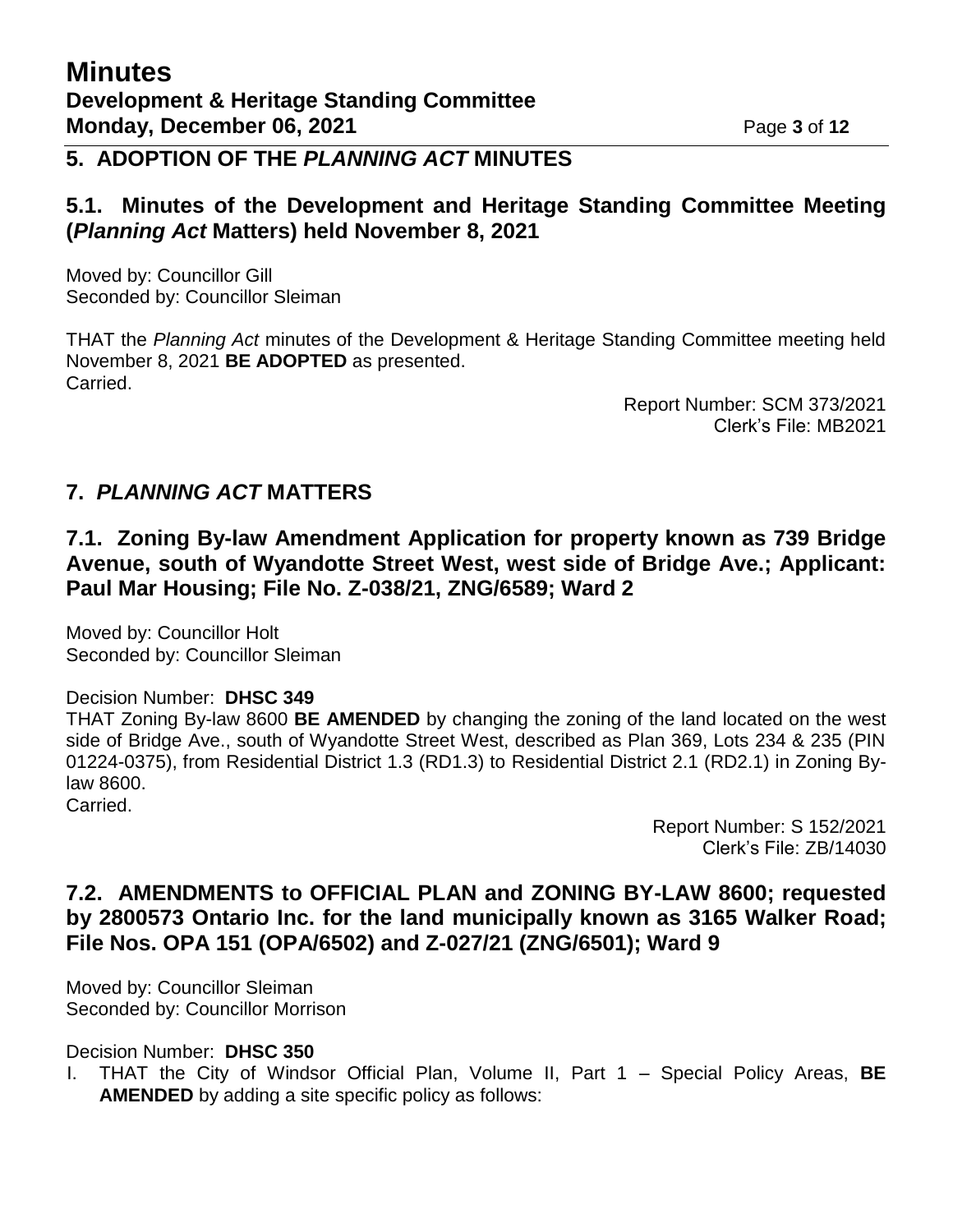# **Minutes Development & Heritage Standing Committee Monday, December 06, 2021 Page 4 of 12**

#### 1. X **WEST SIDE OF WALKER ROAD, BETWEEN E.C. ROW EXPRESSWAY AND SYDNEY AVENUE**

- 1.X.1 The property described as Lots 810 to 814, Pt Lot 809 and Pt Closed Alley, Registered Plan 1126, designated as Part 2 on Plan 12R-13004 and Parts 5 to 10 on Plan 12R-18422, (PIN 01345-0220 LT and PIN 01345-0470 LT), located on the west side of Walker Road, between the E.C. ROW Expressway and Sydney Avenue, municipally known as 3165 Walker Road, is designated on Schedule A: Planning Districts and Policy Areas in Volume I – The Primary Plan.
- 1.X.2 Notwithstanding the policy in section 6.5.3.1 of the Official Plan, Volume I, *residential use in a combined use building* shall be an additional permitted use on the subject land and all residential units shall be located on the second floor above the non-residential uses on the main floor of a 2-storey building.
- II. THAT an amendment to the Zoning By-law 8600 **BE APPROVED** to change the zoning for the property described as Lots 810 to 814, Pt Lot 809 and Pt Closed Alley, Registered Plan 1126, designated as Part 2 on Plan 12R-13004 and Parts 5 to 10 on Plan 12R-18422, (PIN 01345- 0220 LT and PIN 01345-0470 LT), located on the west side of Walker Road, between the E.C. ROW Expressway and Sydney Avenue, by adding the following site-specific zoning provisions to permit *dwelling units* in a *combined use building* as additional permitted use on the subject land:

#### **"437. WEST SIDE OF WALKER ROAD, BETWEEN E.C. ROW EXPRESSWAY AND SYDNEY AVENUE**

For the land comprising Lots 810 to 814, Pt Lot 809 and Pt Closed Alley, Registered Plan 1126, designated as Part 2 on Plan 12R-13004 and Parts 5 to 10 on Plan 12R-18422, (PIN 01345-0220 LT and PIN 01345-0470 LT) *Dwelling Units in a Combined Use Building* with any one or more of the commercial uses permitted in Section 16.2.1 except an existing *funeral establishment, existing gas bar, or existing service station,* shall be an additional permitted use and shall be subject to the following additional provisions:

- a) All *dwelling units*, not including entrances thereto, shall be located above the nonresidential uses;
- b) Section 16.3.5 shall not apply to a *combined use building*;
- c) Building Height Maximum 10 m
- d) Building Setback from an Interior Lot Line Minimum
	- 1. Where a *habitable room window* faces the *interior lot line* 6.0 m
	- 2. Where a *habitable room window* does not face the *interior lot line* 3.0 m from the west lot line; and 0 m for the north and south lot lines.
- e) Landscape Open Space Yard Minimum 30% of Lot Area
- f) Exposed flat concrete block walls or exposed flat concrete walls, whether painted or unpainted, are prohibited; and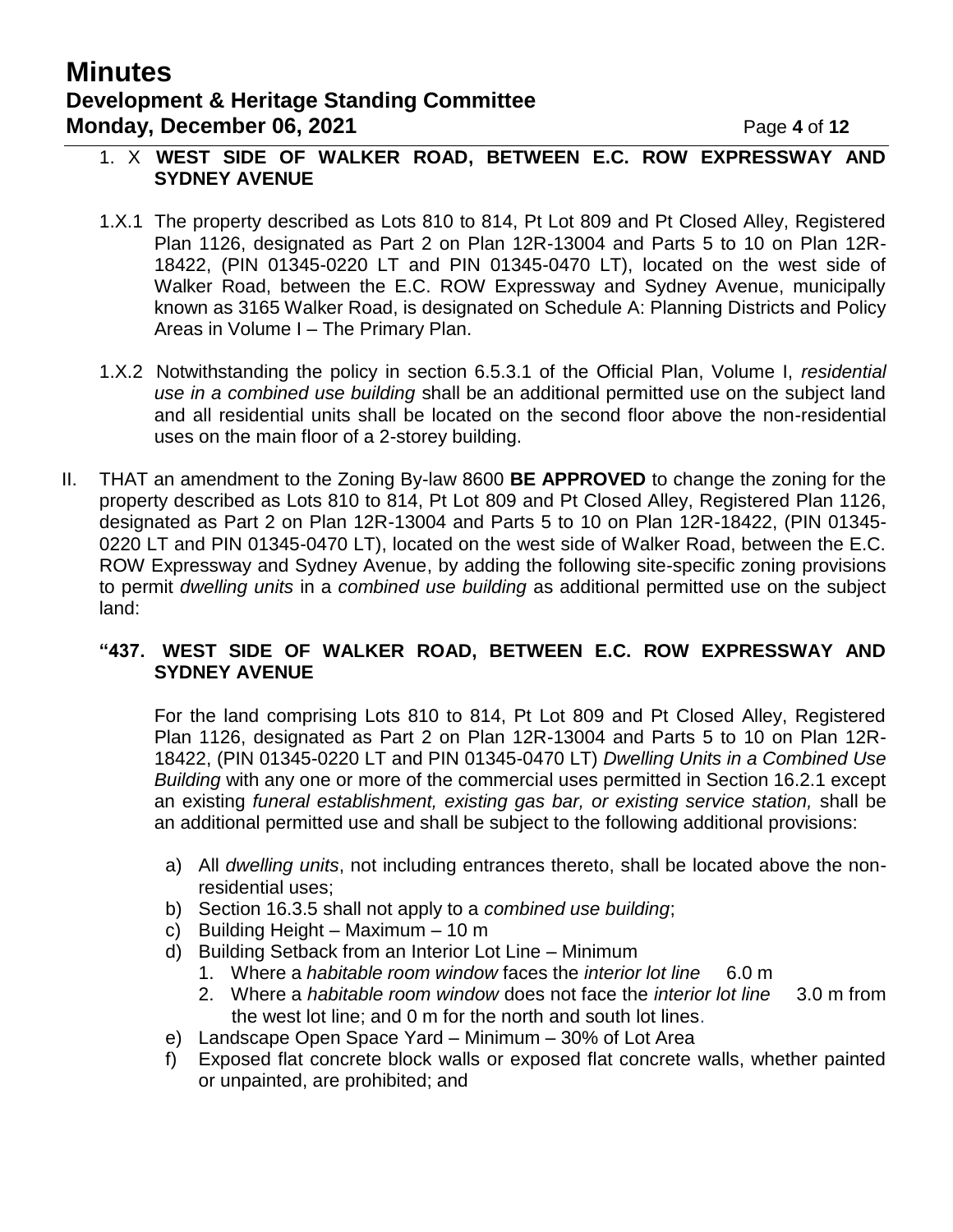# **Minutes Development & Heritage Standing Committee Monday, December 06, 2021 Page 5** of 12

- g) *Parking spaces* for the *dwelling units* shall be clearly marked, assigned and set apart from other *parking spaces*. [ZDM12; ZNG-6502]"
- III. THAT the parcel described as Lots 810 to 814, Pt Lot 809 and Pt Closed Alley, Registered Plan 1126, designated as Part 2 on Plan 12R-13004 and Parts 5 to 10 on Plan 12R-18422, located on the west side of Walker Road, between the E.C. ROW Expressway and Sydney Avenue, **BE EXEMPT** from the provisions of section 45(1.3) of the *Planning Act*; and
- IV. THAT the Site Plan Approval Officer **BE DIRECTED** to incorporate the following requirements and other requirements found in Appendix D of this Report, in the Site Plan Approval process and the Site Plan Agreement for the proposed development on the subject land:
	- 1) Noise mitigation measures recommended by JJ Acoustic Engineering Ltd.
	- 2) Sanitary Sampling Manhole;
	- 3) Record of Site Condition;
	- 4) Parkland dedication;
	- 5) Stormwater management underground storage required (stormwater chambers);
	- 6) Enbridge Gas minimum separation requirements;
	- 7) Adequate clearance from existing ENWIN's pole lines and power lines; and
	- 8) Canada Post requirements and guidelines for the proposed multi-unit.

Carried.

Report Number: S 158/2021 Clerk's File: ZO/14209 & ZB/14208

### **7.3. Rezoning - Orak - 1174 Curry - Z-019/21 ZNG/6443 - Ward 2**

Moved by: Councillor Morrison Seconded by: Member Gyemi

#### Decision Number: **DHSC 351**

THAT Zoning By-law 8600 **BE AMENDED** by changing the zoning of Lots 36 to 37, Registered Plan 1168, (known municipally as 1174 Curry Avenue; Roll No. 040-430-12400; PIN 01217-0209) situated on the east side of Curry Avenue between Grove Avenue & Pelletier Street) from Residential District 1.3 (RD1.3) to Residential District 2.2 (RD2.2). Carried.

> Report Number: S 155/2021 Clerk's File: ZB/14135

There being no further business the meeting of the Development & Heritage Standing Committee (*Planning Act* Matters) portion is adjourned at 5:25 o'clock p.m.

The Chairperson calls the *Heritage Act* Matters portion of the Development & Heritage Standing Committee meeting to order at 5:25 o'clock p.m.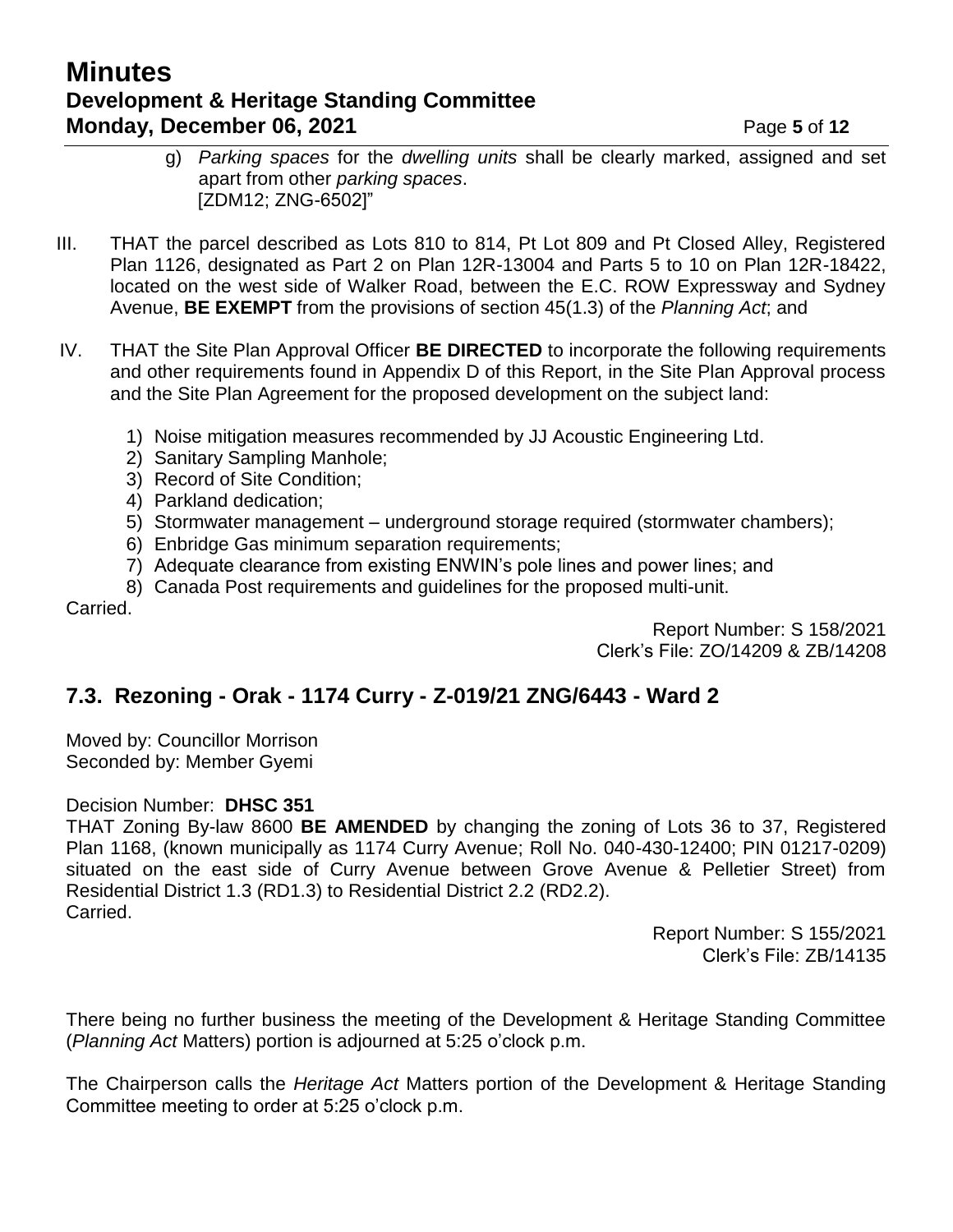## **8. ADOPTION OF THE MINUTES**

### **8.1. Adoption of the Development & Heritage Standing Committee minutes of its meeting held July 12, 2021**

Moved by: Member Baker Seconded by: Councillor Gill

THAT the minutes of the Development & Heritage Standing Committee meeting held July 12, 2021 **BE ADOPTED** as presented. Carried.

> Report Number: SCM 234/2021 Clerk's File: MB2021

### **8.2. Adoption of the Development & Heritage Standing Committee minutes of its meeting held September 13, 2021**

Moved by: Member Baker Seconded by: Councillor Gill

THAT the minutes of the Development & Heritage Standing Committee meeting held September 13, 2021 **BE ADOPTED** as presented. Carried.

> Report Number: SCM 297/2021 Clerk's File: MB2021

### **8.3. Adoption of the Development & Heritage Standing Committee minutes of its meeting held October 12, 2021**

Moved by: Member Baker Seconded by: Councillor Gill

THAT the minutes of the Development & Heritage Standing Committee meeting held October 12, 2021 **BE ADOPTED** as presented. Carried.

> Report Number: SCM 348/2021 Clerk's File: MB2021

### **8.4. Adoption of the Development & Heritage Standing Committee minutes of its meeting held November 8, 2021**

Moved by: Member Baker Seconded by: Councillor Gill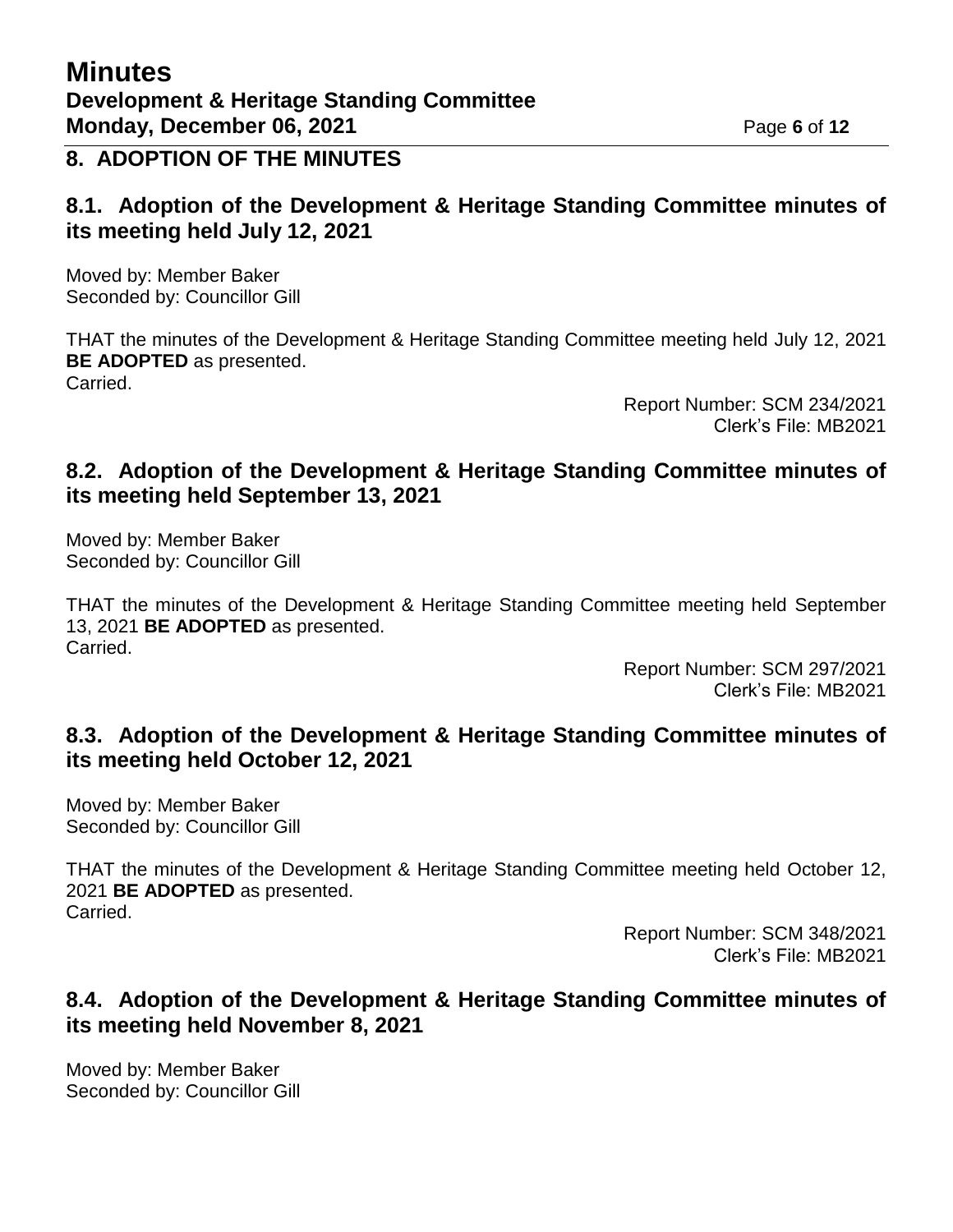# **Minutes Development & Heritage Standing Committee Monday, December 06, 2021 Page 7** of 12

THAT the minutes of the Development & Heritage Standing Committee meeting held November 8, 2021 **BE ADOPTED** as presented. Carried.

> Report Number: SCM 366/2021 Clerk's File: MB2021

## **9. PRESENTATIONS AND DELEGATIONS (COMMITTEE ADMINISTRATIVE MATTERS)**

See Items 10.1 and 10.2.

### **10.** *HERITAGE ACT* **MATTERS**

### **10.1. Request for Partial Demolition of a Heritage Listed Property - 1200 University Avenue West, S.W.&A. East Car Barn (Ward 3)**

#### **Mark McCloskey, McCloskey Engineering**

Mark McCloskey, McCloskey Engineering, appears via video conference before the Development and Heritage Standing Committee regarding the administrative report "Request for Partial Demolition of a Heritage Listed Property - 1200 University Avenue West, S.W.&A. East Car Barn (Ward 3)" and is available for questions.

Moved by: Councillor Holt Seconded by: Member Baker

#### Decision Number: **DHSC 352**

THAT Council **BE INFORMED** of the proposed partial demolition (deconstruction) and reconstruction of the exterior brick wall and reinforcement of the foundation on the east facade of 1200 University Avenue West, S.W.&A. East Car Barn. Carried.

> Report Number: S 154/2021 Clerk's File: MBA/11662

### **10.2. Request for Partial Demolition of a Heritage Listed Property- 10150 Riverside Drive East, Monarch Liqueurs / W.L. Webster Mfg. Ltd. (Ward 7)**

#### **Jason Grossi, Architect representing Southwestern Sales**

Jason Grossi, Architect representing Southwestern Sales, appears via video conference before the Development and Heritage Standing Committee regarding the administrative report "Request for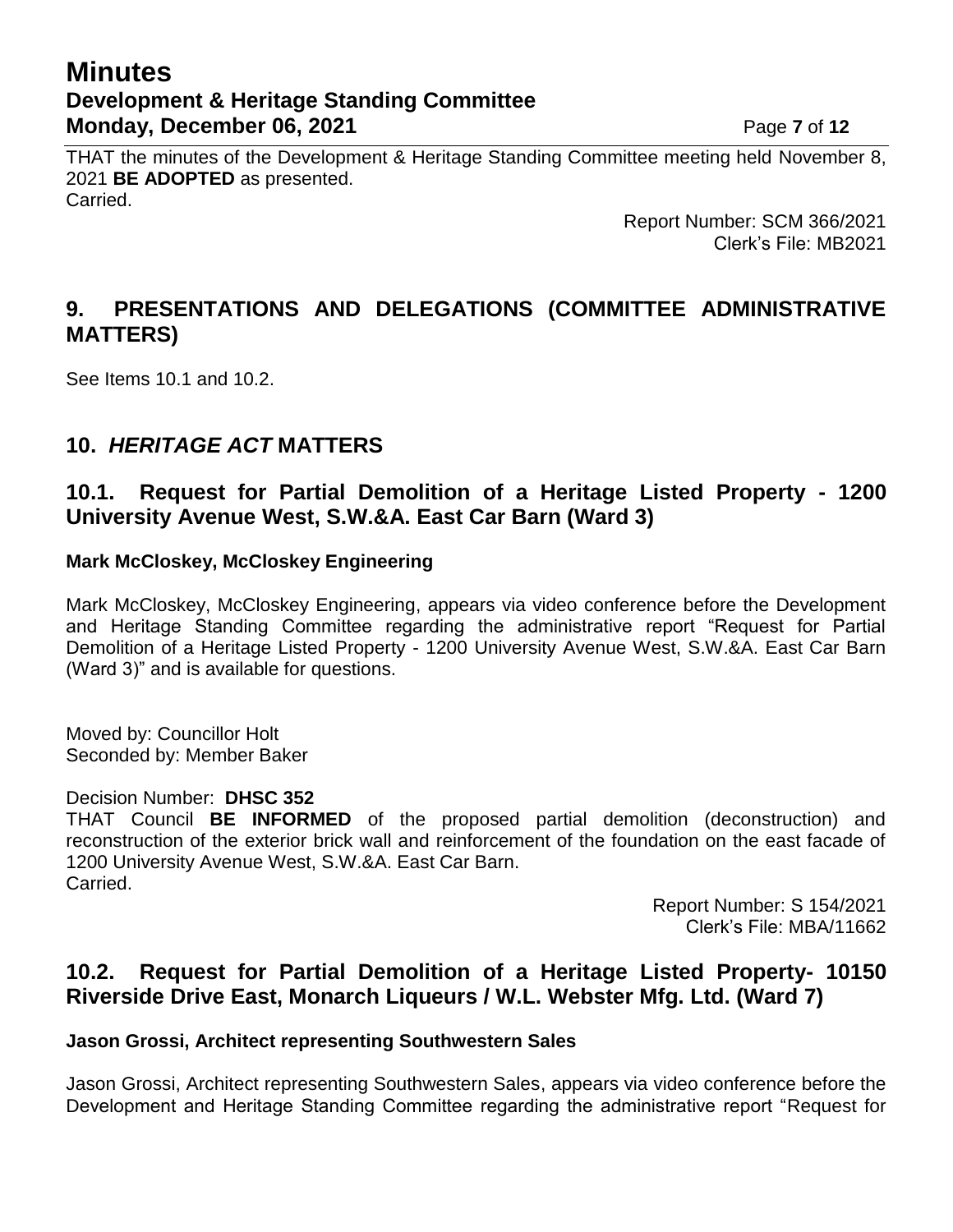# **Minutes Development & Heritage Standing Committee Monday, December 06, 2021 Page 8** of 12

Partial Demolition of a Heritage Listed Property- 10150 Riverside Drive East, Monarch Liqueurs / W.L. Webster Mfg. Ltd. (Ward 7)" and is available for questions.

Moved by: Member Foot Seconded by: Member Baker

#### Decision Number: **DHSC 353**

THAT Council **BE INFORMED** of the proposed partial demolition of the one-storey addition at 10150 Riverside Drive East, Monarch Liqueurs / W.L. Webster Mfg. Ltd. Carried.

> Report Number: S 156/2021 Clerk's File: MBA/14260

There being no further business the meeting of the Development & Heritage Standing Committee (*Heritage Act* Matters) portion is adjourned at 5:29 o'clock p.m.

The Chairperson calls the Administrative Items portion of the Development & Heritage Standing Committee meeting to order at 5:29 o'clock p.m.

### **11. ADMINISTRATIVE ITEMS**

### **11.3. Downtown CIP Grant Applications made by Roman Maev, owner of Tessonics Holding Corp. for 787 Ouellette, Ward 3**

Councillor Bortolin inquires about other Community Improvement Plans (CIP) on corner lots that were able to access two portions of CIP grant funding and why that was not an option for this application. Kevin Alexander, Senior Planner – Special Projects, appears before the Development & Heritage Standing Committee via video conference regarding the administrative report "Downtown CIP Grant Applications made by Roman Maev, owner of Tessonics Holding Corp. for 787 Ouellette, Ward 3" and indicates that both portions could be included and it would be at Council's discretion to increase the grant funding if the building is highly visible to another street, in this case, Elliott St. as well as Ouellette Ave.

Councillor Sleiman requests clarification related to a previous application, and Councillor Bortolin provides clarification as it was the building next door that had previously made an application. Thom Hunt, City Planner, appears before the Development & Heritage Standing Committee regarding the administrative report "Downtown CIP Grant Applications made by Roman Maev, owner of Tessonics Holding Corp. for 787 Ouellette, Ward 3" and indicates that in order to include the Elliott St. portion in the grant funding, a modification to the recommendation to include a \$10,000.00 increase to the grant funding would be required.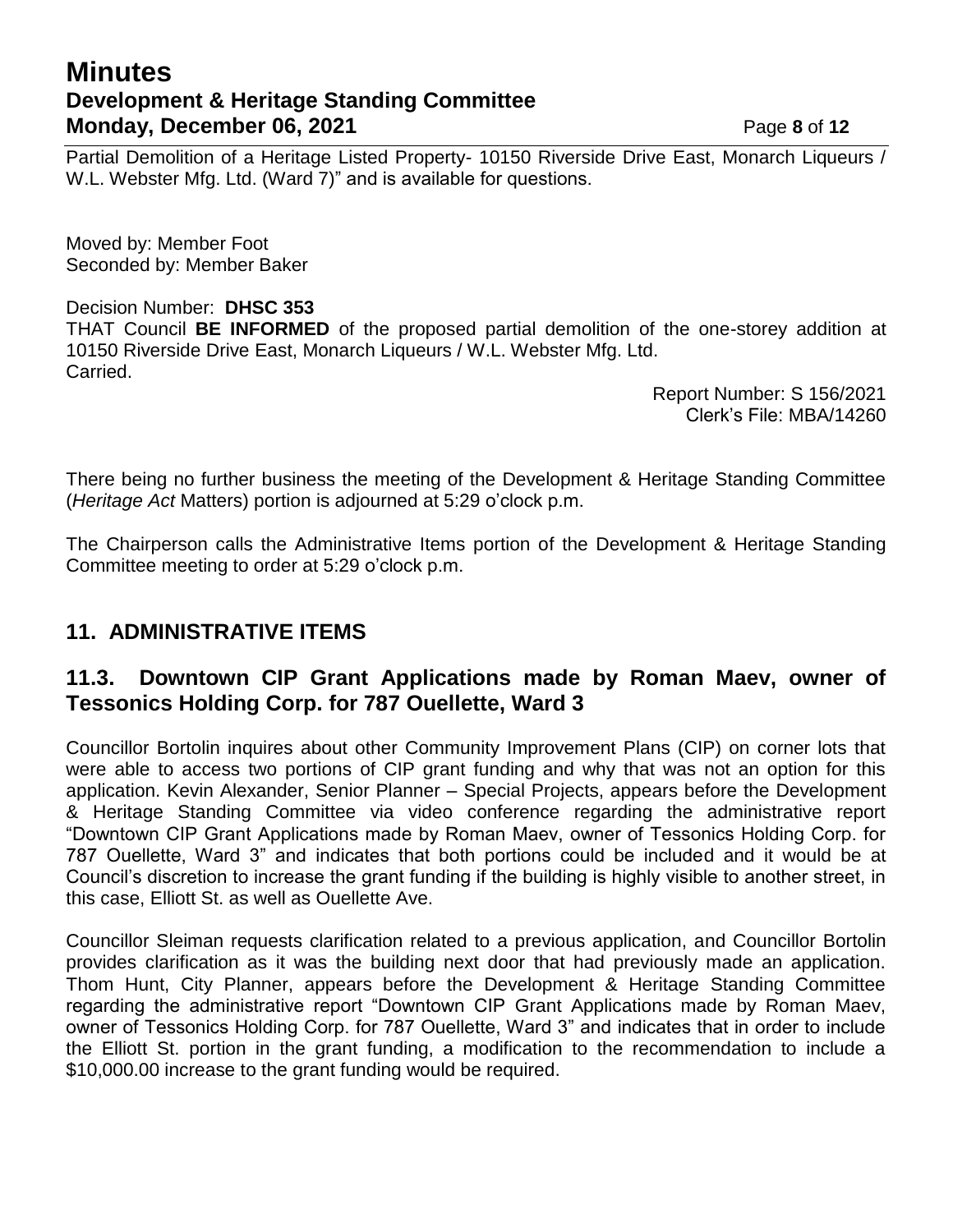# **Minutes Development & Heritage Standing Committee Monday, December 06, 2021 Page 9** of 12

Councillor Morrison requests clarification related to the visibility of the building to Elliott St. should another building occupy the current vacant portion next to this building. Mr. Hunt provides details related to this application and the guidelines of the Community Improvement Plan.

Moved by: Councillor Holt Seconded by: Councillor Sleiman

#### Decision Number: **DHSC 356**

- I. THAT the request for incentives under the Downtown Windsor Enhancement Strategy and Community Improvement Plan (CIP) made by Roman Maev, owner of Tessonics Holding Corp. for the property located at 787 Ouellette Avenue **BE APPROVED** for the following programs:
	- i. *Commercial/Mixed Use Building Facade Improvement Program* for 50% of the eligible costs to a maximum of \$30,000 for improvements to the Ouellette Avenue and Elliott Street West facades;
- II. THAT funds in the amount of up to \$30,000 under the *Commercial/Mixed Use Building Facade Improvement Program* **BE TRANSFERRED** from the CIP Reserve Fund 226 to the Downtown Windsor Enhancement Strategy and CIP (#7011022) once the work is completed;
- III. THAT grants **BE PAID** to Roman Maev, owner of Tessonics Holding Corp., upon completion of the improvements to the existing three (3) storey building and property located at 787 Ouellette Avenue, from Downtown Windsor Enhancement Strategy Fund (Project # 7011022) to the satisfaction of the City Planner and Chief Building Official;
- IV. THAT should the project not be completed in two (2) years, City Council **AUTHORIZE** that the funds under the *Commercial/Mixed Use Building Façade Improvement Grant Program* for 787 Ouellette be uncommitted and made available for other applications. Carried.

Report Number: S 157/2021 Clerk's File: Z/14259

### **11.1. Brownfield Redevelopment Community Improvement Plan (CIP) application submitted by 1762643 Ontario Inc. for 669 Tuscarora Street (Ward 4)**

Moved by: Councillor Holt Seconded by: Councillor Gill

Decision Number: **DHSC 354**

I. THAT the request made by 1762643 Ontario Inc. to participate in the Environmental Site Assessment Grant Program **BE APPROVED** for the completion of a proposed Phase II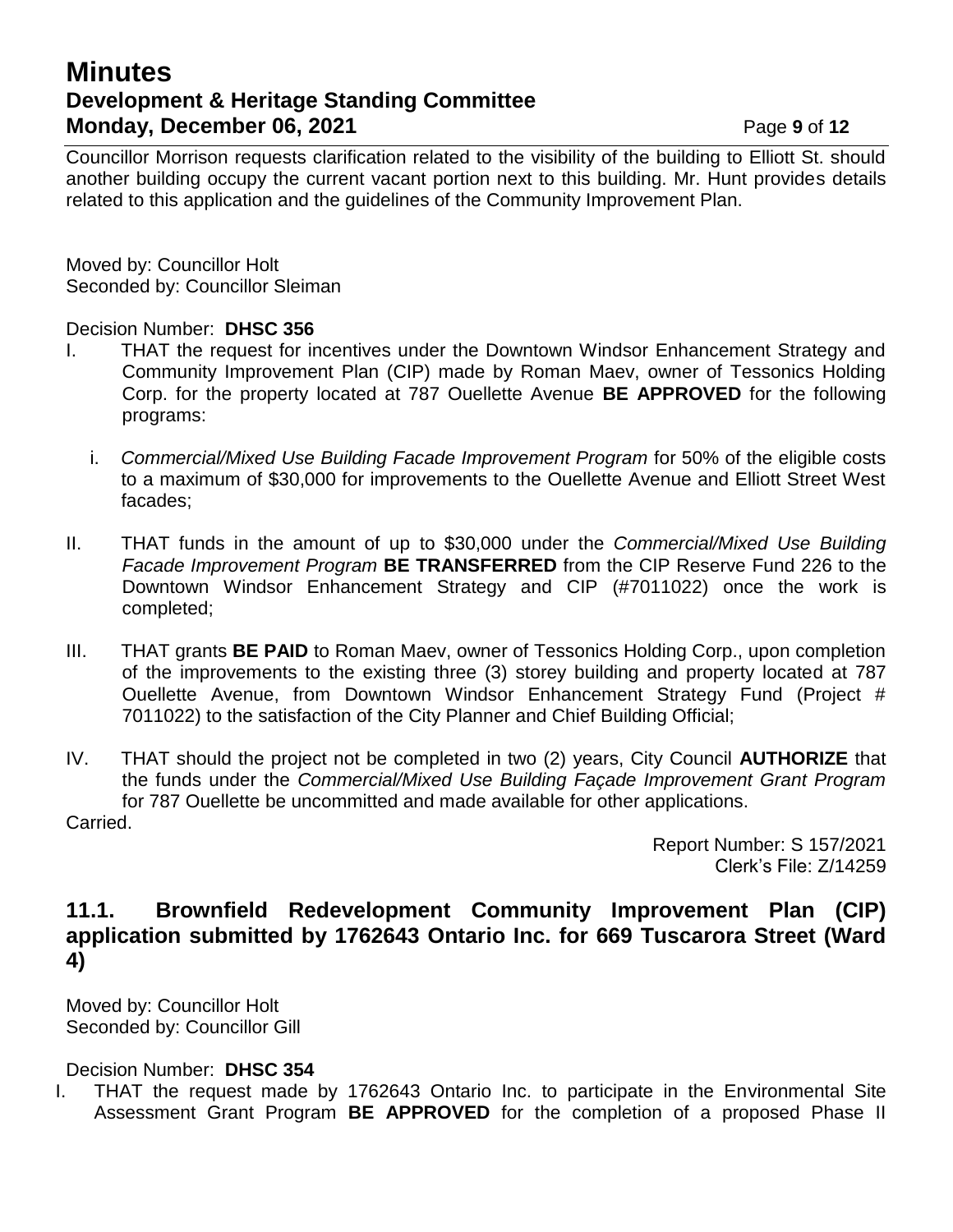# **Minutes Development & Heritage Standing Committee Monday, December 06, 2021 Page 10 of 12**

Environmental Site Assessment Study for property located at 669 Tuscarora Street pursuant to the City of Windsor Brownfield Redevelopment Community Improvement Plan;

- II. THAT the City Treasurer **BE AUTHORIZED** to issue payment up to a maximum of \$14,175 based upon the completion and submission of a Phase II Environmental Site Assessment completed in a form acceptable to the City Planner and City Solicitor;
- III. THAT the grant funds in the amount of \$14,175 under the Environmental Site Assessment Grant Program **BE TRANSFERRED** from the CIP Reserve Fund 226 to Brownfield Strategy Remediation (project 7069003) when the eligible work is completed to the satisfaction of the City Planner;
- IV. THAT should the proposed Phase II Environmental Site Assessment Study not be completed within two (2) years of Council approval, the approval **BE RESCINDED** and the funds be uncommitted and made available for other applications. Carried.

Report Number: S 150/2021 Clerk's File: Z/14257

### **11.2. Downtown CIP Grant Applications made by Jackie Lassaline for 493 University Avenue, Owner: 1233961 Ontario Ltd, Ward 3**

Moved by: Councillor Morrison Seconded by: Councillor Gill

Decision Number: **DHSC 355**

- I. THAT the request for incentives under the Downtown Windsor Enhancement Strategy and Community Improvement Plan (CIP) made by Jackie Lassaline Applicant for 2770722 ONTARIO Limited for the property located at 493 University Avenue West **BE APPROVED** for the following programs:
	- ii. *Commercial/Mixed Use Building Facade Improvement Program* for 50% of the eligible costs of the façade improvements, up to \$20,000 per property;
	- iii. *Building/Property Improvement Tax Increment Grant Program* for 100% of the municipal portion of the tax increment resulting from the proposed development for five (5) years in the amount of  $+/-$  \$2,715.85 annually;
	- iv. *Upper Storey Residential Conversion Grant Program* for \$15,000 (\$5000 per new upper storey residential unit created).
- II. THAT Administration **BE AUTHORIZED** to prepare the agreement between the City and 2770722 ONTARIO Limited to implement the *Building/Property Improvement Tax Increment Grant Program* (only) in accordance with all applicable policies, requirements to the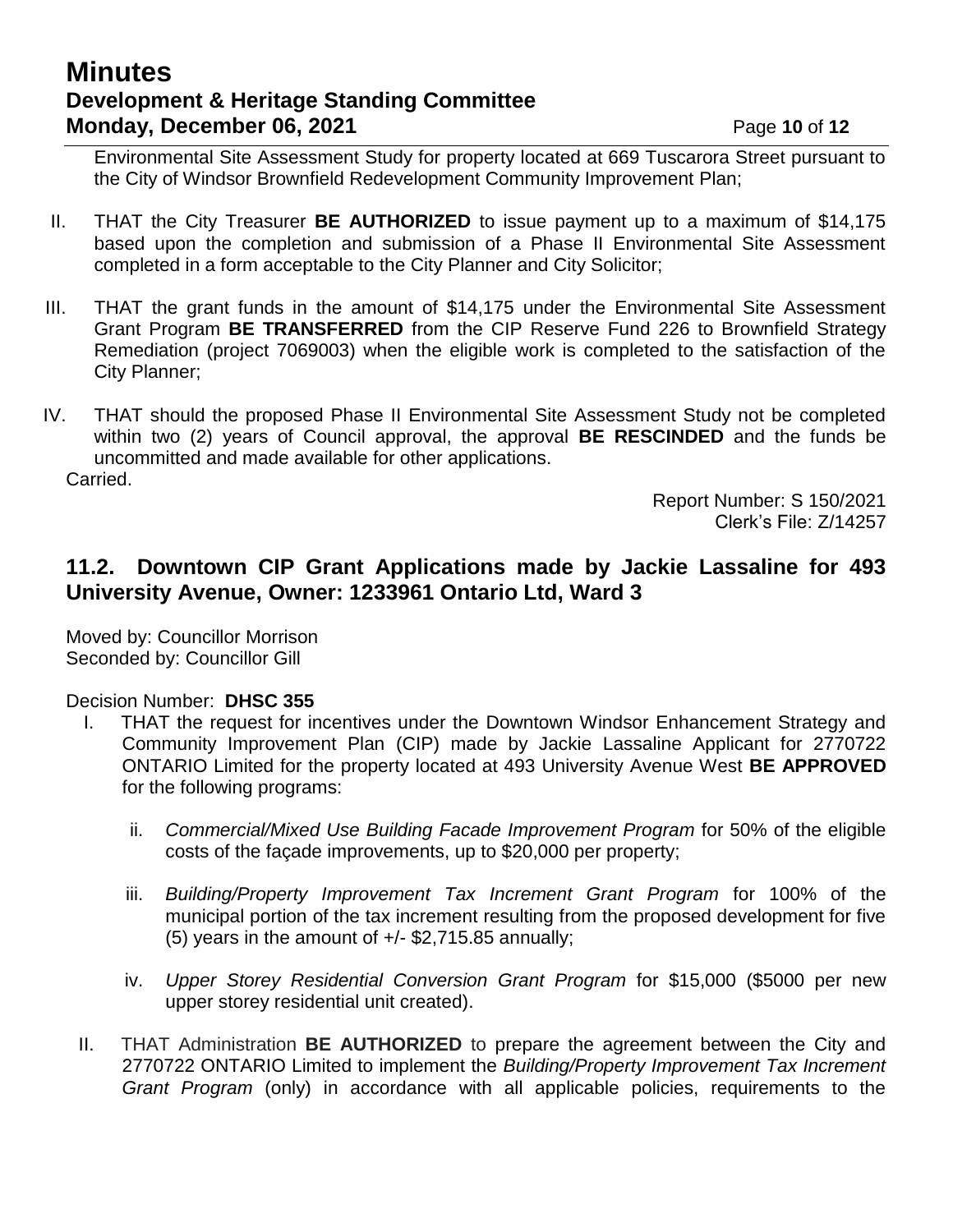# **Minutes Development & Heritage Standing Committee Monday, December 06, 2021 Page 11 of 12**

satisfaction of the City Planner as to content, the City Solicitor as to legal form, and the CFO/City Treasurer as to financial implications;

- III. THAT the CAO and City Clerk **BE AUTHORIZED** to sign the Grant Agreement(s) in content satisfactory to the City Planner, in financial content to the satisfaction of the City Treasurer and in form satisfactory to the City Solicitor;
- IV. THAT funds in the amount of up to \$20,000 under the *Commercial/Mixed Use Building Facade Improvement Program*, and funds under the *Upper Storey Residential Conversion Grant Program* in the amount of \$15,000 **BE TRANSFERRED** from the CIP Reserve Fund 226 to the Downtown Windsor Enhancement Strategy and CIP (#7011022) once the work is completed;
- V. THAT *Commercial/Mixed Use Building Facade Improvement Program* and *Upper Storey Residential Conversion Grant Program* grants **BE PAID** to 2770722 ONTARIO Limited, upon completion of the improvements to the existing two (2) storey building and property located at 493 University Avenue West, from Downtown Windsor Enhancement Strategy Fund (Project # 7011022) to the satisfaction of the City Planner and Chief Building Official;
- VI. THAT should the project not be completed in two (2) years, City Council **AUTHORIZE** that the funds under the *Commercial/Mixed Use Building Façade Improvement Grant Program* and *Upper Storey Residential Conversion Grant Program* for at 493 University Avenue West be uncommitted and made available for other applications;
- VII. THAT the approval to participate in *the Building/Property Improvement Tax Increment Grant Program* **EXPIRE** if the grant agreement is not signed by applicant within one year following Council approval. The City Planner may extend the deadline for up to one year upon request from the applicant;
- VIII. THAT the City Planner **BE DELEGATED** authority to approve the Site Plan Control application for at 493 University Avenue West. Carried.

Report Number: S 124/2021 Clerk's File: Z/14258

### **12. COMMITTEE MATTERS**

None presented.

### **13. QUESTION PERIOD**

None registered.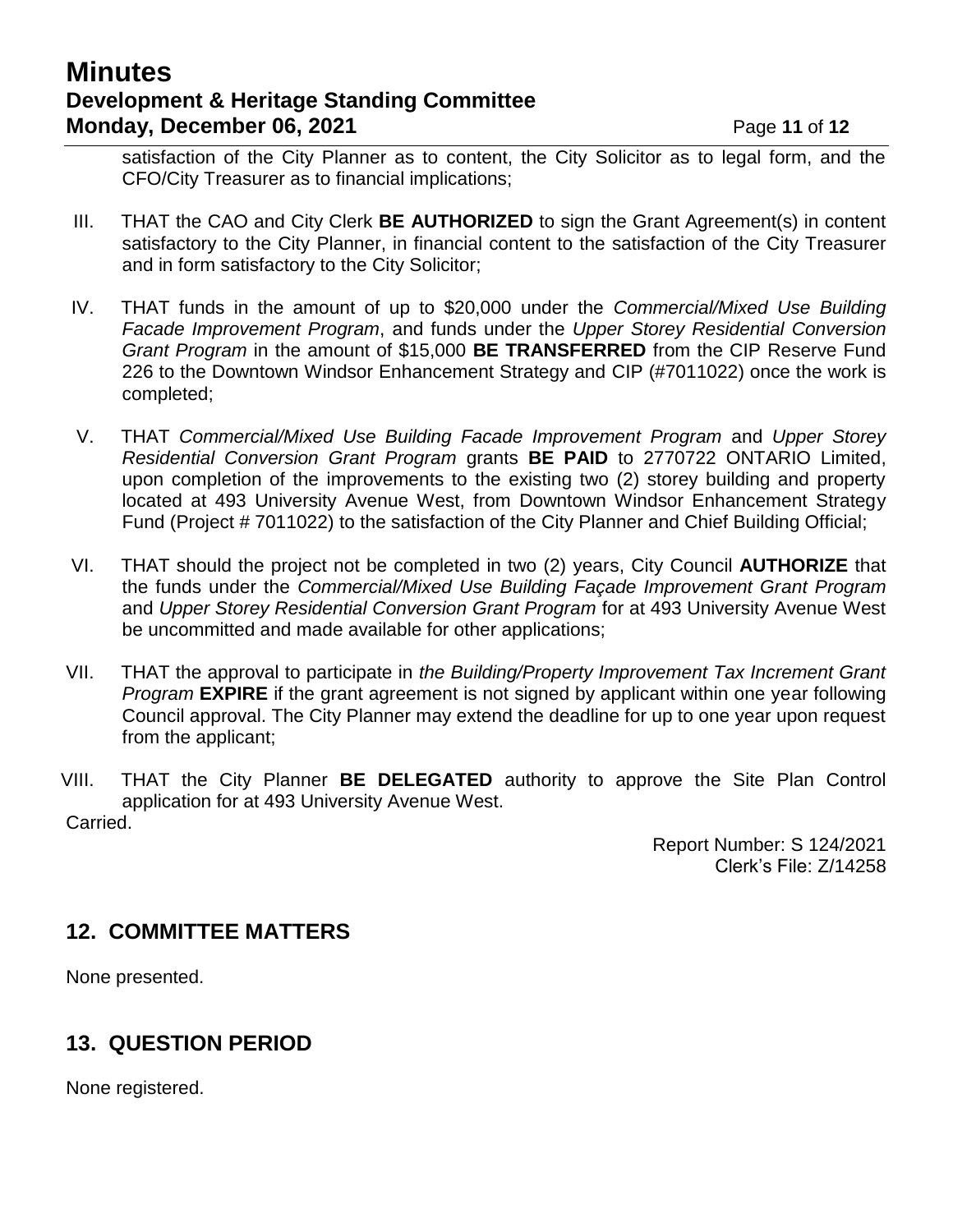# **Minutes Development & Heritage Standing Committee Monday, December 06, 2021** Page 12 of 12

# **14. ADJOURNMENT**

There being no further business the meeting of the Development & Heritage Standing Committee (Administrative Matters) is adjourned at 5:39 o'clock p.m. Carried.

 $\overline{\phantom{a}}$  , and the contract of the contract of the contract of the contract of the contract of the contract of the contract of the contract of the contract of the contract of the contract of the contract of the contrac

(Chairperson) of Council Services

Ward 3 - Councillor Bortolin **Deputy City Clerk / Supervisor**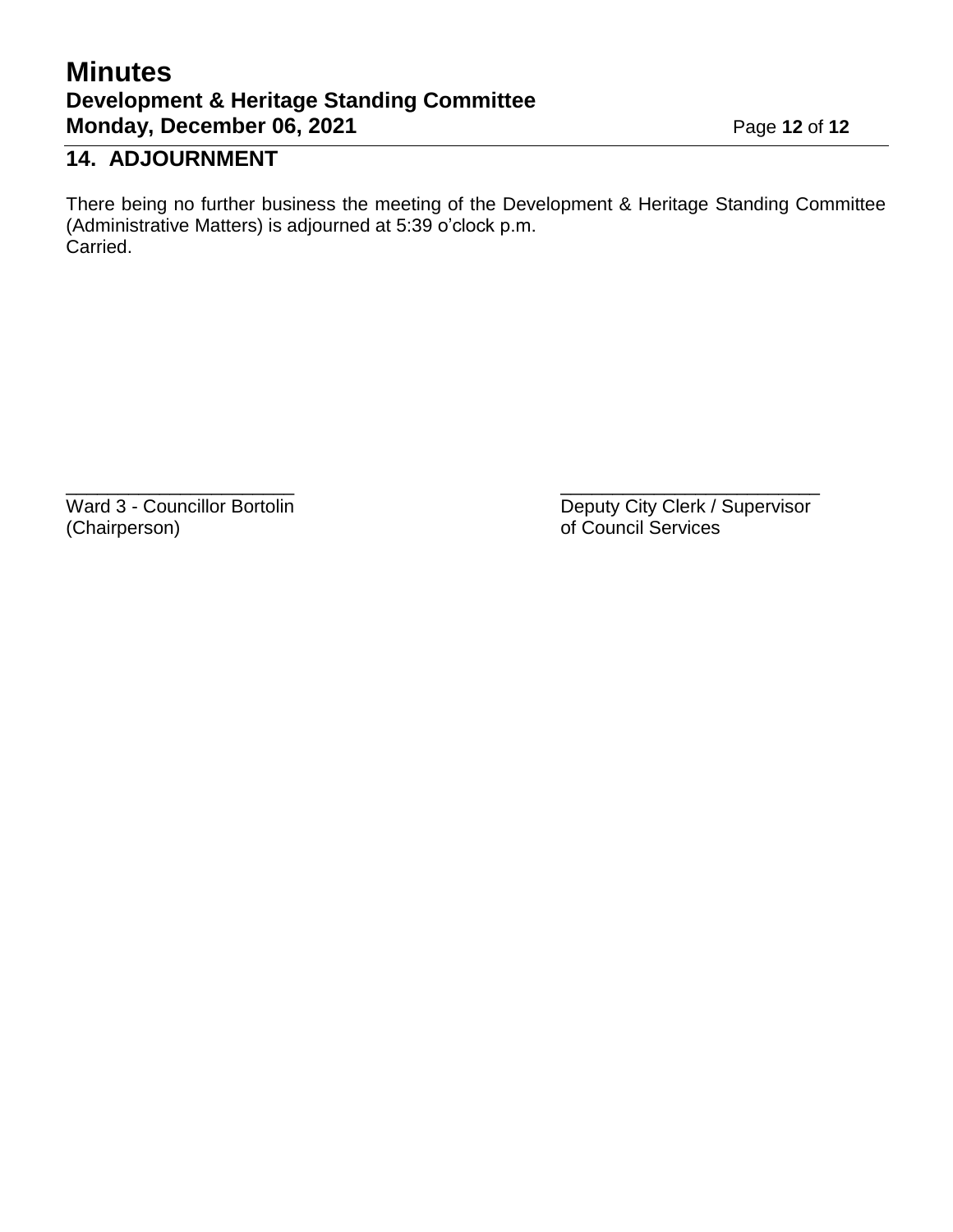



# Development & Heritage Standing Committee (*Planning Act* Matters)

Date: Monday, December 6, 2021 Time: 4:30 pm

### **MEMBERS PRESENT:**

#### **Councillors:**

Ward 3 - Councillor Bortolin (Chair) Ward 4 - Councillor Holt Ward 5 - Councillor Sleiman Ward 7 - Councillor Gill Ward 10 - Councillor Morrison

#### **Members:**

Member Gyemi Member Moore

#### **Members Regrets:**

Member Rondot

Clerk's NOTE: Members Gyemi and Moore participated via video conference (Zoom), in accordance with Procedure By-law 98-2011 as amended, which allows for electronic participation during a declared emergency.

#### **PARTICIPATING VIA VIDEO CONFERENCE ARE THE FOLLOWING FROM ADMINISTRATION:**

Tracy Tang, Planner II – Revitalization & Policy Initiatives Kevin Alexander, Planner III – Special Projects Greg Atkinson, Planner III – Economic Development Justina Nwaesei, Planner III – Subdivisions Adam Szymczak, Planner III – Zoning Kristina Tang, Planner III – Heritage Rania Toufeili, Policy Analyst Steven Payne, Student Planner Minan Song, Student Planner Marianne Sladic, Clerk Steno Senior Sandra Gebauer, Council Assistant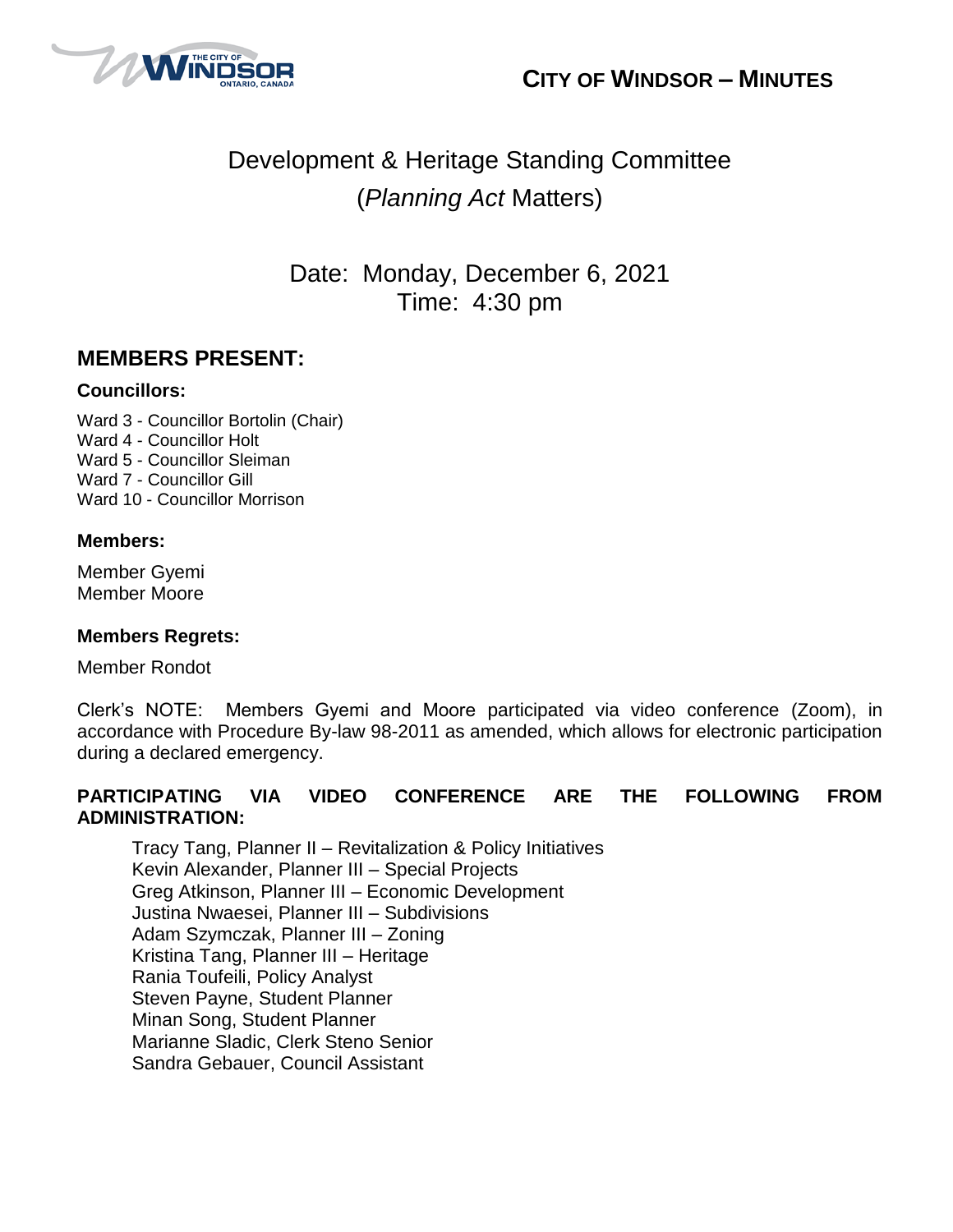# **MINUTES Development & Heritage Standing Committee Monday, December 6, 2021** Page 2 of 7

#### **PARTICIPATING IN COUNCIL CHAMBERS ARE THE FOLLOWING FROM ADMINISTRATION:**

Thom Hunt, City Planner Michael Cooke, Manager of Planning Policy / Deputy City Planner Wira Vendrasco, Deputy City Solicitor – Legal & Real Estate Anna Ciacelli, Deputy City Clerk / Supervisor of Council Services

# **1. CALL TO ORDER**

The Chairperson calls the meeting of the Development & Heritage Standing Committee to order at 4:32 pm.

# **2. DISCLOURES OF PECUNIARY INTEREST AND THE GENERAL NATURE THEREOF**

None

# **3. REQUEST FOR DEFERRALS, REFERRALS OR WITHDRAWALS**

None

### **4. COMMUNICATIONS**

**None** 

### **5. ADOPTION OF THE PLANNING ACT MINUTES**

### **5.1 Minutes of the Development & Heritage Standing Committee (***Planning Act Matters***) minutes held November 8, 2021.**

Moved by: Councillor Gill Seconded by: Councillor Sleiman

THAT the Minutes of the Development & Heritage Standing Committee meeting (*Planning Act Matters*) meeting held November 8, 2021 **BE ADOPTED** as presented.

CARRIED, UNANIMOUSLY.

Report Number: SCM 373/2021 Clerk's File: MB2021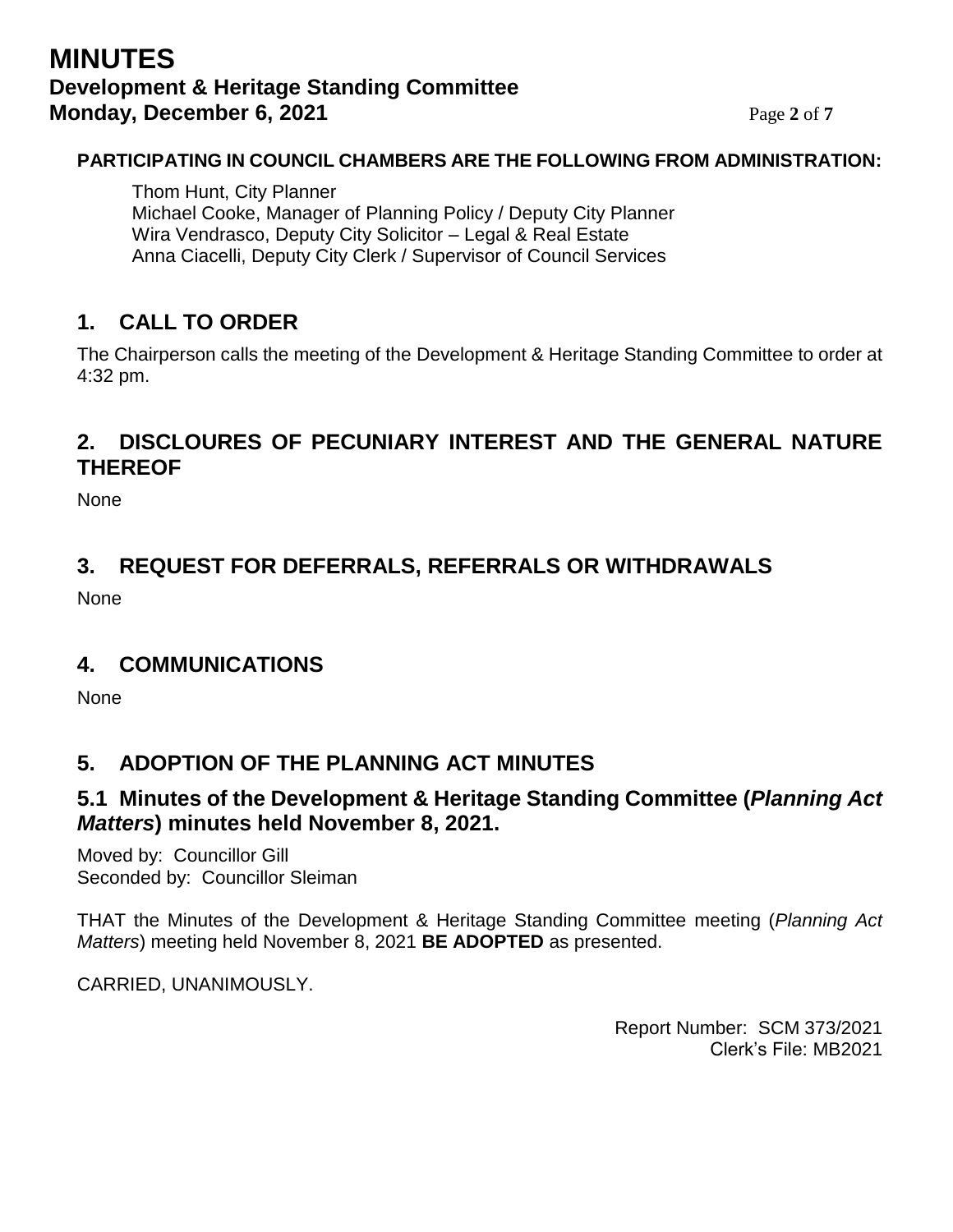## **MINUTES Development & Heritage Standing Committee Monday, December 6, 2021** Page 3 of 7

### **6. PRESENTATION & DELEGATIONS (***PLANNING ACT MATTERS***) – participating via video conference**

Item 7.1 & 7.2 Tracey Pillon-Abbs, Planner representing Applicant

- Item 7.1 Paolo DiBartolomeo, Applicant; and Maria DiBartolomeo, Paul Mar Housing
- Item 7.2 Lenn Curtis and Christine Oszter, Property Owners in Area
- Item 7.3 Jackie Lassaline, Planning Consultant representing Deniz Orak
- Item 7.3 Mark Nouhra, Area Resident

# **7. PLANNING ACT MATTERS**

### **7.1 Z-038/21 [ZNG/6598] – Paul Mar Housing 739 Bridge Ave – Rezoning Ward 2**

Minan Song, Co-Op Student (author) with Justina Nwaesei (co-author), Planner III – Subdivisions

Ms Song provides a brief presentation of the report.

Tracey Pillon-Abb – Pillon Abbs Inc (agent) is in support of the recommendations and is available for questions.

Paolo DiBartolomeo (applicant) is available for questions.

Moved by: Councillor Holt Seconded by: Councillor Sleiman

Decision Number: **DHSC 349**

**I** RECOMMENDATIONS

THAT Zoning By-law 8600 **BE AMENDED** by changing the zoning of the land located on the west side of Bridge Ave., south of Wyandotte Street West, described as Plan 369, Lots 234 & 235 (PIN 01224-0375), from Residential District 1.3 (RD1.3) to Residential District 2.1 (RD2.1) in Zoning Bylaw 8600.

Motion CARRIED UNANIMOUSLY.

Report Number: S 152/2021 Clerk's File: ZB/14030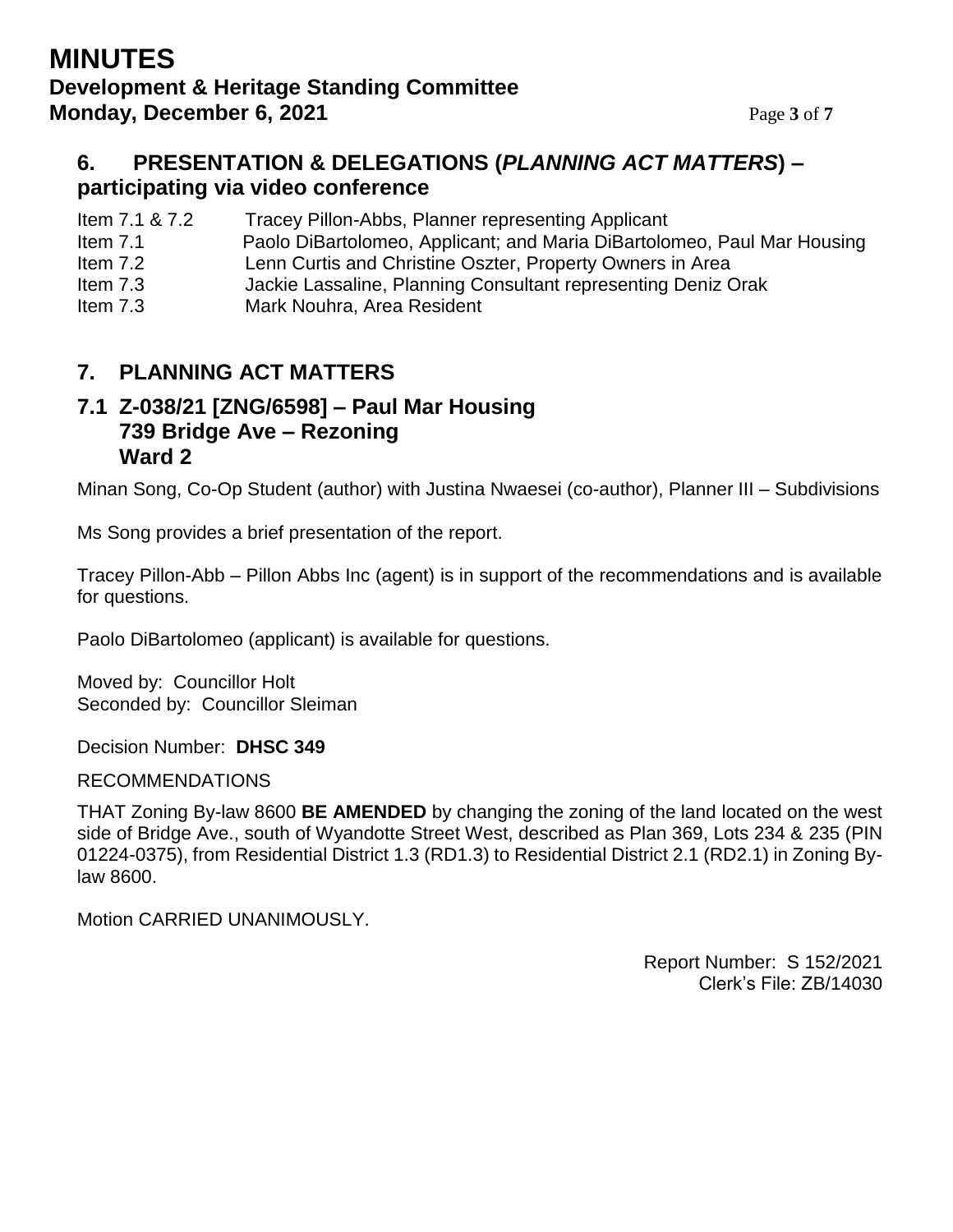## **MINUTES Development & Heritage Standing Committee Monday, December 6, 2021** Page 4 of 7

## **7.2 Z-027/21 [ZNG/6501] & OPA 151 [OPA/6502] – 2800573 Ontario Ltd 3165 Walker Rd – Rezoning & Official Plan Amendment Ward 9**

Justina Nwaesei (author), Planner III – Subdivisions

Ms Nwaesei provides a brief presentation of the report.

Tracey Pillon-Abbs – Pillon Abbs Inc (agent) requests an amendment to the wording of the recommendation such that there are no windows on the north and south sides and the required minimum building setback to be 0 metres. The applicant is willing to work with Site Plan and can easily move the balcony to the opposite side. Most concerns can and will be addressed during Site Plan Control. Ms. Pillon-Abbs is available for questions.

Lenn Curtis & Christine Foster (residents) – notes concern over the parking situation. They get many people parking on their property who are not visiting their establishments. Also concern over crime (drugs & break-ins/theft) in the area.

Moved by: Councillor Sleiman Seconded by: Councillor Morrison

#### Decision Number: **DHSC 350**

#### RECOMMENDATIONS

I. THAT the City of Windsor Official Plan, Volume II, Part 1 – Special Policy Areas, **BE AMENDED** by adding a site specific policy as follows:

#### 1. X **WEST SIDE OF WALKER ROAD, BETWEEN E.C. ROW EXPRESSWAY AND SYDNEY AVENUE**

- 1.X.1 The property described as Lots 810 to 814, Pt Lot 809 and Pt Closed Alley, Registered Plan 1126, designated as Part 2 on Plan 12R-13004 and Parts 5 to 10 on Plan 12R-18422, (PIN 01345-0220 LT and PIN 01345-0470 LT), located on the west side of Walker Road, between the E.C. ROW Expressway and Sydney Avenue, municipally known as 3165 Walker Road, is designated on Schedule A: Planning Districts and Policy Areas in Volume I – The Primary Plan.
- 1.X.2 Notwithstanding the policy in section 6.5.3.1 of the Official Plan, Volume I, *residential use in a combined use building* shall be an additional permitted use on the subject land and all residential units shall be located on the second floor above the non-residential uses on the main floor of a 2-storey building.
- II. THAT an amendment to the Zoning By-law 8600 **BE APPROVED** to change the zoning for the property described as Lots 810 to 814, Pt Lot 809 and Pt Closed Alley, Registered Plan 1126, designated as Part 2 on Plan 12R-13004 and Parts 5 to 10 on Plan 12R-18422, (PIN 01345- 0220 LT and PIN 01345-0470 LT), located on the west side of Walker Road, between the E.C.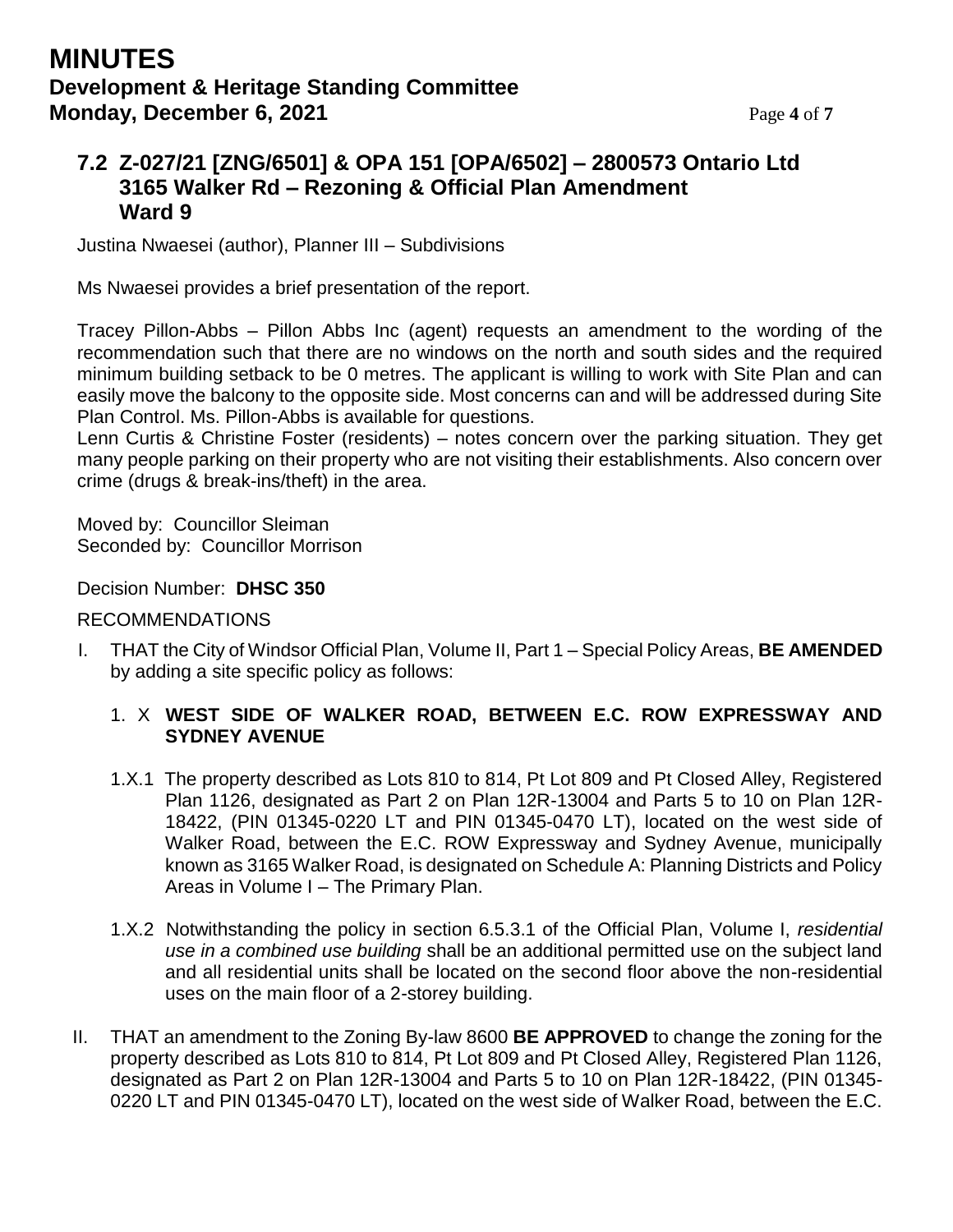## **MINUTES Development & Heritage Standing Committee Monday, December 6, 2021** Page 5 of 7

ROW Expressway and Sydney Avenue, by adding the following site-specific zoning provisions to permit *dwelling units* in a *combined use building* as additional permitted use on the subject land:

#### **"437. WEST SIDE OF WALKER ROAD, BETWEEN E.C. ROW EXPRESSWAY AND SYDNEY AVENUE**

For the land comprising Lots 810 to 814, Pt Lot 809 and Pt Closed Alley, Registered Plan 1126, designated as Part 2 on Plan 12R-13004 and Parts 5 to 10 on Plan 12R-18422, (PIN 01345-0220 LT and PIN 01345-0470 LT) *Dwelling Units in a Combined Use Building* with any one or more of the commercial uses permitted in Section 16.2.1 except an existing *funeral establishment, existing gas bar, or existing service station,* shall be an additional permitted use and shall be subject to the following additional provisions:

- a) All *dwelling units*, not including entrances thereto, shall be located above the nonresidential uses;
- b) Section 16.3.5 shall not apply to a *combined use building*;
- c) Building Height Maximum 10 m
- d) Building Setback from an Interior Lot Line Minimum
	- 1. Where a *habitable room window* faces the *interior lot line* 6.0 m
	- 2. Where a *habitable room window* does not face the *interior lot line* 3.0 m from the west lot line; and 0 m from the north and south lot lines.
- e) Landscape Open Space Yard Minimum 30% of Lot Area
- f) Exposed flat concrete block walls or exposed flat concrete walls, whether painted or unpainted, are prohibited; and
- g) *Parking spaces* for the *dwelling units* shall be clearly marked, assigned and set apart from other *parking spaces*. [ZDM12; ZNG-6502]"
- III. THAT the parcel described as Lots 810 to 814, Pt Lot 809 and Pt Closed Alley, Registered Plan 1126, designated as Part 2 on Plan 12R-13004 and Parts 5 to 10 on Plan 12R-18422, located on the west side of Walker Road, between the E.C. ROW Expressway and Sydney Avenue, **BE EXEMPT** from the provisions of section 45(1.3) of the *Planning Act*; and
- IV. THAT the Site Plan Approval Officer **BE DIRECTED** to incorporate the following requirements and other requirements found in Appendix D of this Report, in the Site Plan Approval process and the Site Plan Agreement for the proposed development on the subject land:
	- 1) Noise mitigation measures recommended by JJ Acoustic Engineering Ltd.
	- 2) Sanitary Sampling Manhole;
	- 3) Record of Site Condition;
	- 4) Parkland dedication;
	- 5) Stormwater management underground storage required (stormwater chambers);
	- 6) Enbridge Gas minimum separation requirements;
	- 7) Adequate clearance from existing ENWIN's pole lines and power lines; and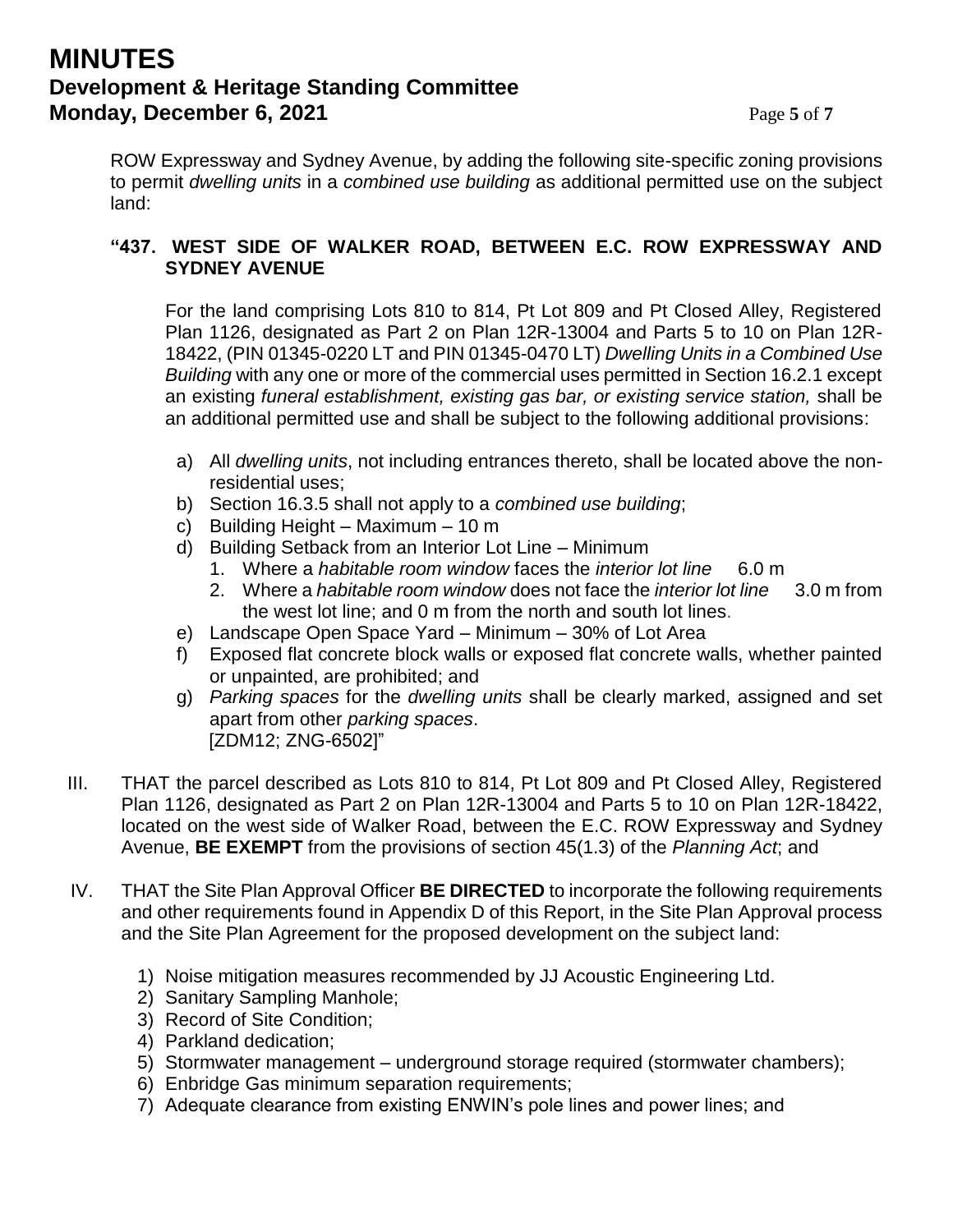## **MINUTES Development & Heritage Standing Committee Monday, December 6, 2021** Page 6 of 7

8) Canada Post requirements and guidelines for the proposed multi-unit. Motion CARRIED UNANIMOUSLY.

> Report Number: S 158/2021 Clerk's File: ZO/14209 & ZB/14208

### **7.3 Z-019/21 [ZNG/6443] – Deniz Orak 1174 Curry Ave – Rezoning Ward 2**

Adam Szymczak (author), Planner III – Zoning

Mr. Szymczak gives a brief presentation of the report and is available for any questions.

Jackie Lassaline – Lassaline Planners (consultant) is in agreement withe recommendations and is available for any questions.

Mark Nouhra (resident) – notes concerns over street congestion, parking and density. Addressed by Ms. Lassaline.

Moved by: Councillor Morrison Seconded by: Member Gyemi

Decision Number: **DHSC 351**

RECOMMENDATIONS

THAT Zoning By-law 8600 **BE AMENDED** by changing the zoning of Lots 36 to 37, Registered Plan 1168, (known municipally as 1174 Curry Avenue; Roll No. 040-430-12400; PIN 01217-0209) situated on the east side of Curry Avenue between Grove Avenue & Pelletier Street) from Residential District 1.3 (RD1.3) to Residential District 2.2 (RD2.2).

Motion CARRIED UNANIMOUSLY.

Report Number: S 155/2021 Clerk's File: ZB/14135